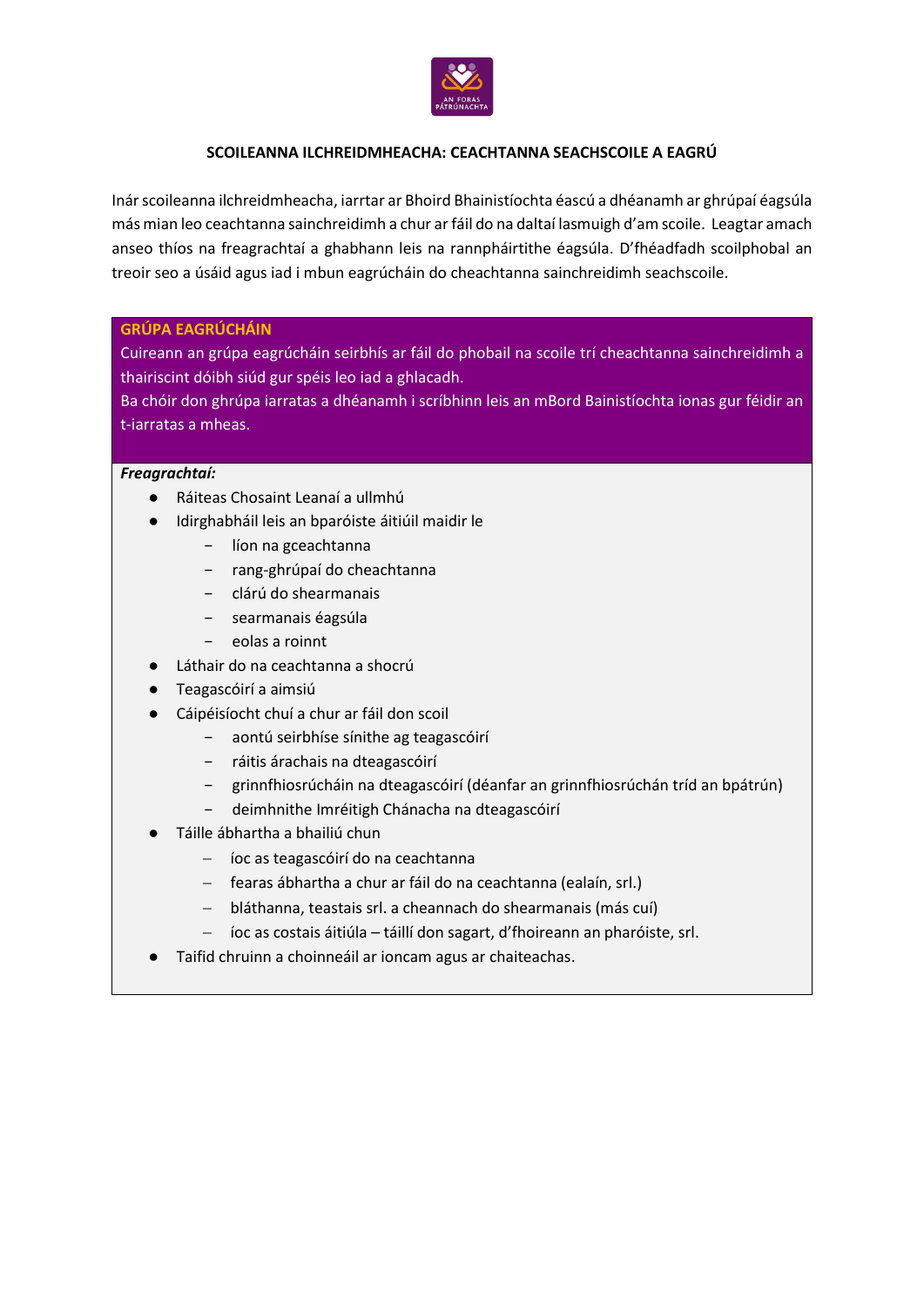

### **TEAGASCÓIRÍ**

Déanann an grúpa eagraithe socrú leis na teagascóirí chun clár sainchreidimh a chur ar fáil dóibh siúd a roghnaíonn an clár.

#### *Freagrachtaí:*

- Polasaí árachais a ghlacadh do na seisiúin ábhartha
- Aontú seirbhíse a shíniú leis an ngrúpa eagrúcháin
- Coinníollacha grinnfhiosrúcháin a chomhlíonadh
- Glacadh leis an mbeartas um Chosaint Leanaí
- Sonrasc a chur ar fáil don ghrúpa eagrúcháin
- Íocaíochtaí a chlárú leis na Coimisinéirí Ioncaim & Deimhniú Imréitigh Cánach a sholáthar

# **BAINISTÍOCHT NA SCOILE**

Ní bhíonn baint dhíreach ag an mBord Bainistíochta le heagrú na gceachtanna sainchreidimh. Ba chóir na freagrachtaí thíos a ghlacadh i gcomhar leis an bPolasaí maidir le hÚsáid agus Fruiliú Áitreabh na Scoile.

### *Dualgais agus freagrachtaí*

- Iarratas ó ghrúpa eagrúcháin a mheas
- Socrú úsáide/fruilithe a aontú leis an ngrúpa eagrúcháin
- Cáipéisíocht chuí a fháil ón ngrúpa eagrúcháin
	- − Ráiteas chaomhnú páistí
	- − Aontaithe seirbhíse na dteagascóirí
	- − Socruithe árachais na dteagascóirí
	- − Grinnfhiosrúcháin na dteagascóirí
	- − Deimhnithe Imréitigh Chánacha na dteagascóirí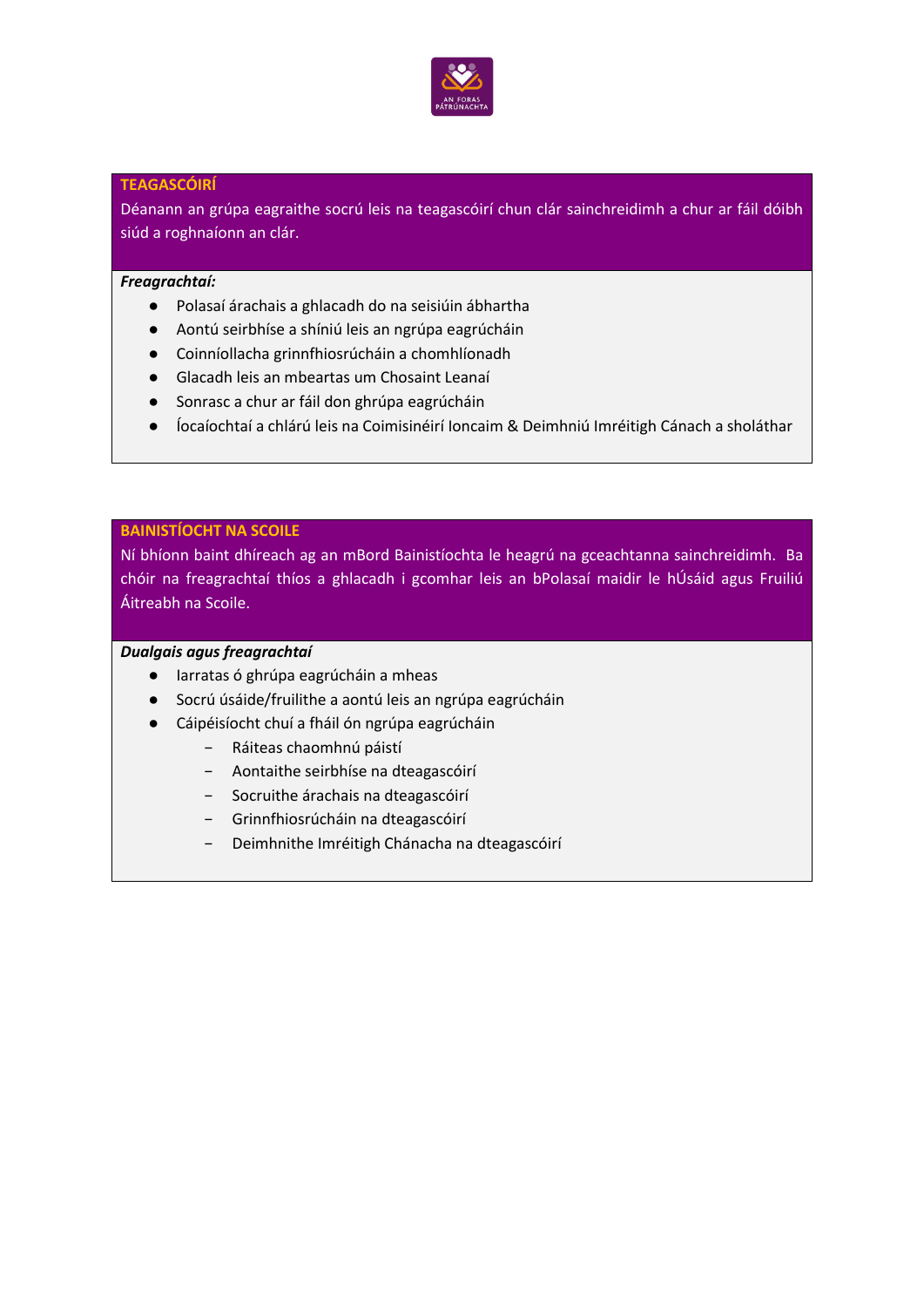

# **SCHOOLS WITH A MULTI-DENOMINATIONAL ETHOS GUIDELINES FOR FAITH FORMATION CLASSES OUTSIDE SCHOOL HOURS**

In our multi-denominational schools, the Board of Management is asked to facilitate relevant groups should they request to organise faith formation classes for pupils **outside school hours.** The advice below may be helpful to school communities who wish to facilitate such classes.

# **ORGANISING COMMITTEE**

The organising committee provide a service to the school community by organising faith formation classes for those parents/guardians who wish to avail of such for their children. The organising committee should forward a written request to the school's Board of Management

if they wish to use school facilities for such class.

# *Responsibilities:*

- Preparation of a Child Protection & Safeguarding Statement
- Communication with local parish regarding:
	- − number of classes
	- − class groupings for such classes
	- − registration for sacraments
	- − various ceremonies
	- − sharing information with relevant others
- Arrange a location for classes
- Identify tutors for classes
- Provide school management with relevant paperwork
	- − service agreement for tutors
	- − proof of tutor's insurance cover
	- − tutors' Garda vetting certification (process will be facilitated through the patron)
	- − tutors' tax certificates
- Collect the appropriate fee to cover the cost of:
	- − tutor payments
	- − necessary equipment (art, etc.)
	- − flowers, certificates, etc. for ceremonies (if applicable)
	- − payment for local arrangements: payment to priest, parish team, etc.
- Keep an accurate record of income and expenditure.